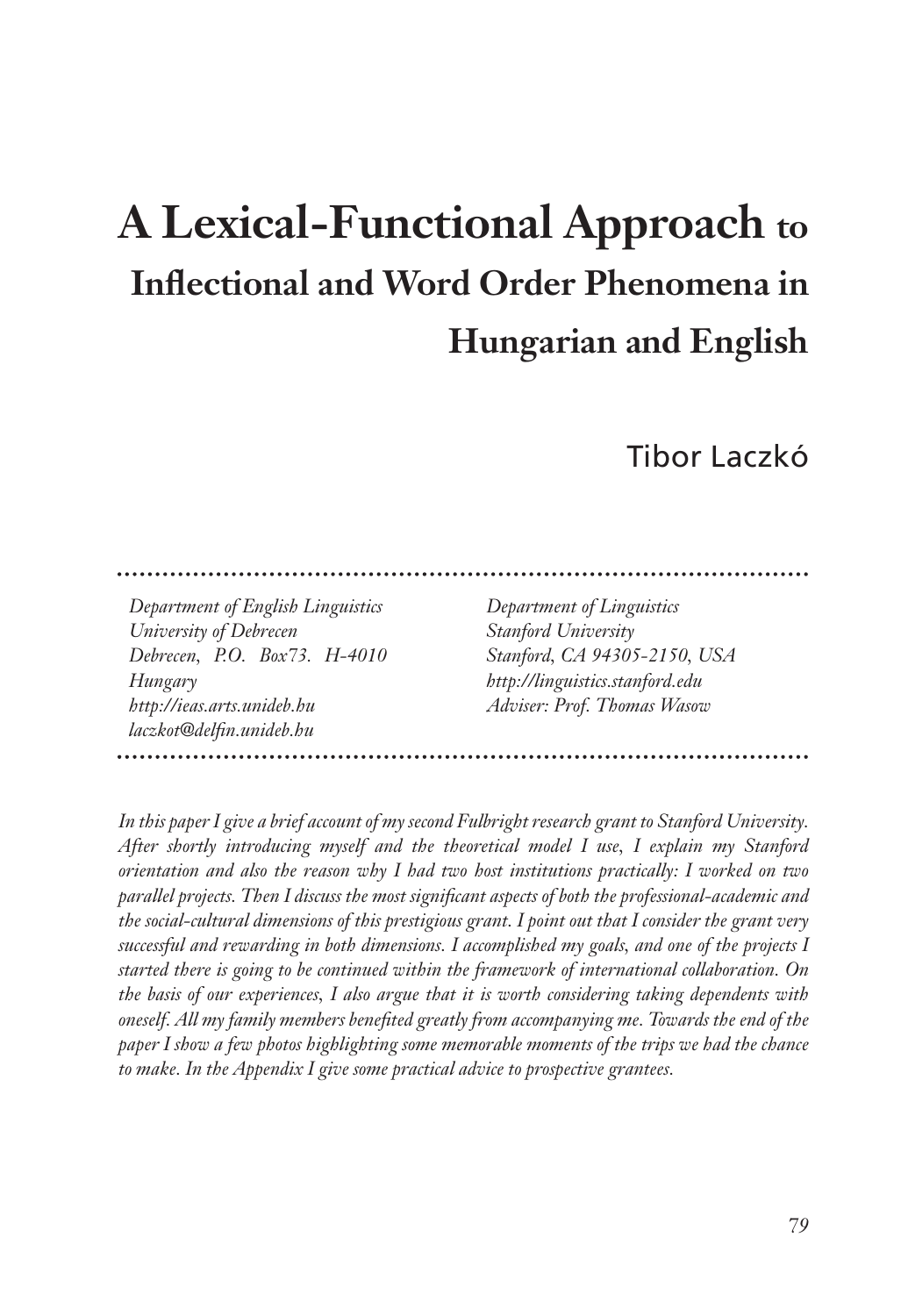# **1. Introduction**

I was awarded a senior research grant to Stanford University for the academic year 2005/2006. In this paper, I set out to highlight its most significant and most memorable aspects.



#### *1.1. About myself*

I am a linguist in the position of associate professor at the Department English Linguistics, University of Debrecen and currently (as of July 2007) dean of the Faculty of Humanities. My main research areas include Hungarian and English syntactic, morphological and morphosyntactic phenomena with especial attention to noun phrases, nominalization, possessive constructions, attributive participles and bracketing paradoxes. I am also interested in the teaching of Hungarian and English as



foreign languages. I do my research in the framework of Lexical-Functional Grammar (henceforth: LFG). I was one of those two Hungarian linguists who introduced LFG in Hungary and I am still one of the major practitioners of this model in this country. At

the department, I teach introductory and advanced courses on generative grammar in general and LFG in particular, both at the undergraduate and at the graduate levels.

#### *1.2. On LFG*

LFG is one of the most significant alternative theories within Noam Chomsky's generative linguistic paradigm. It was developed in the late 1970's. It is a non-transformational, non-derivational,



parallel representational model, with a very powerful lexical component. It has the following architecture.

In its syntactic component, LFG assigns two structures to every well-formed sentence of a language: constituent structure and functional structure. The constituent structure is designed to capture 'surface' constituency relations, that is, the actual arrangement of the elements of sentences,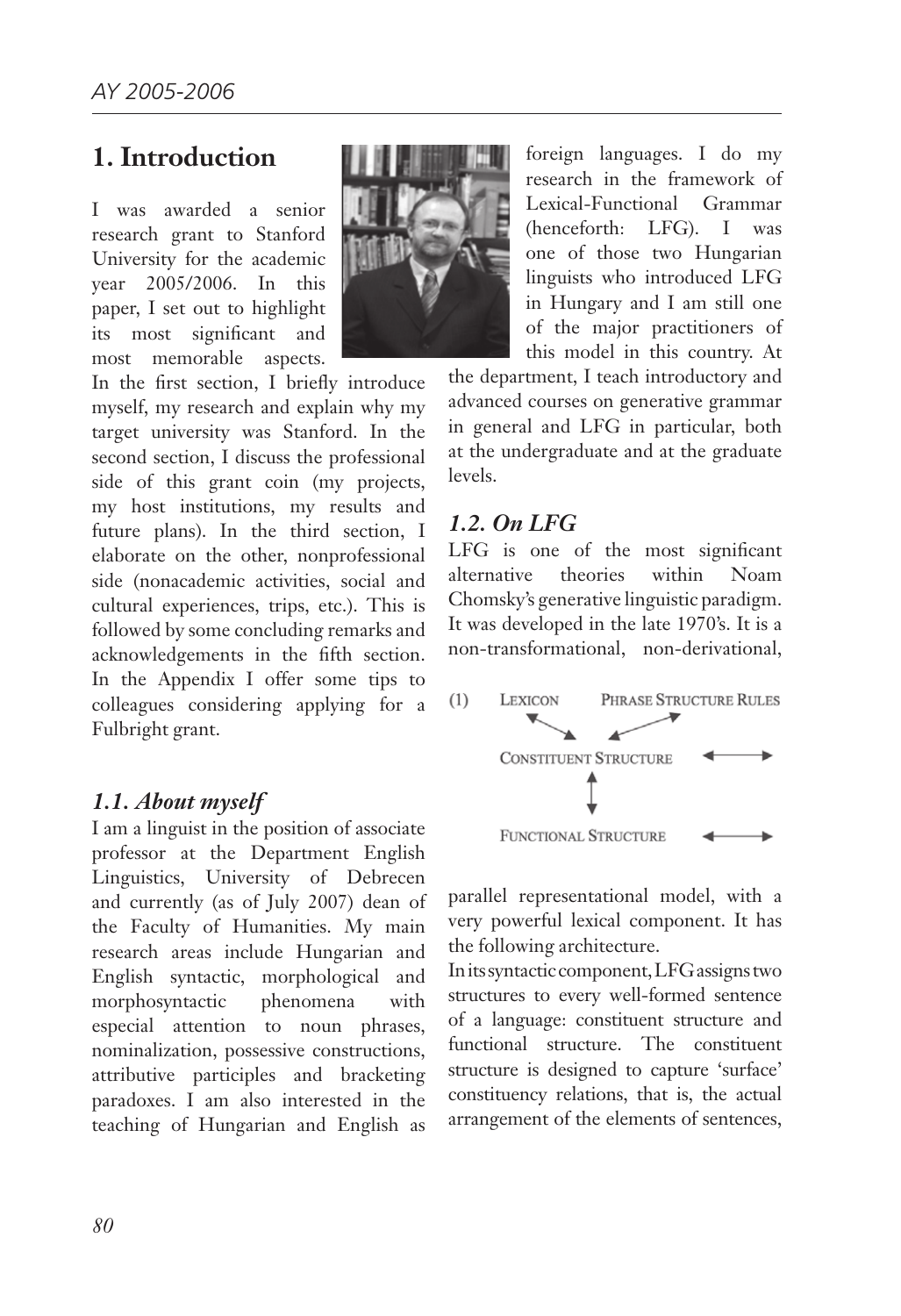and it is phonologically interpreted. The functional structure represents the basic grammatical relations in the sentence, and it is semantically interpreted. Constituent structures are designed to encode language-particular phenomena, whereas functional structures are intended to capture grammatical generalizations across languages. LFG provides an excellent tool for explicitly and systematically capturing regular similarities and dissimilarities between typologically diverse languages, e. g., English and Hungarian. Moreover, LFG is readily and successfully implementable computationally.

Let me briefly illustrate the relationship between constituent structure and functional structure through a very simple English vs. Hungarian contrast. Consider the following examples.

As (2a) shows, in English spatial relations are typically expressed by prepositional phrases (PrPs). By contrast, for this purpose Hungarian employs either postpositional phrases (PoPs) as in (3a) or (locative) casemarked noun phrases (NPs) as in (4a). Therefore, the constituent structures represented in  $(2a)$ ,  $(3a)$  and  $(4a)$  are radically different. However, intuitively we feel uniformity characteristic of all the three construction: the very same grammatical relation is expressed in three different ways. This sameness is formally and explicitly captured at the functional level. (5) is the generalized, uniform functional structure related to all the three constructions. The essence of this treatment is that in the relationship in question it is the





-ban/-ben, Nsuff 'IN <(OBJ)>' b.



mellett, Po 'NEAR <(OBJ)>' b.

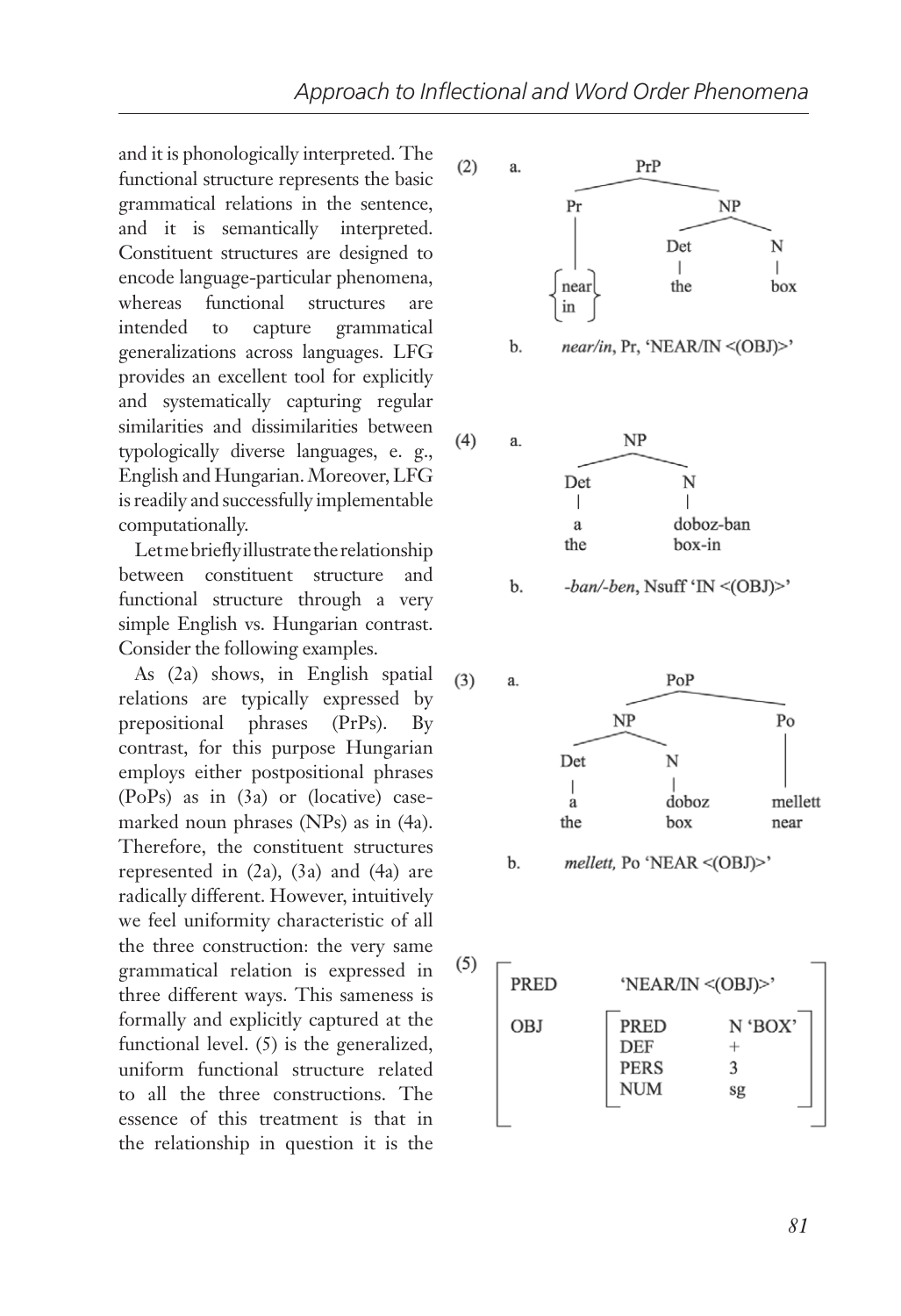preposition, postposition or locative caseending that serves as the predicate of the construction taking the NP or (in the case of the locative suffix) the rest of the NP as its object argument. The simplified lexical forms of these predicative items are given in (2b), (3b) and (4b).

#### *1.3. The Stanford connection*

My first visit to Stanford was within the framework of a Soros Foundation grant to a six-week Linguistic Institute in 1987. There I attended an LFG course taught by Prof. Joan Bresnan, one of the two founders of the theory. This experience gave me dual motivation: on the one hand, it convinced me that I had chosen an ideal linguistic model for my research interests, and, on the other hand, it urged me to opt for Stanford as my host institution in future research grant applications. Incidentally, the other founder of the theory, Prof. Ronald Kaplan is also partially affiliated to Stanford University, so no wonder that this university together with Palo Alto Research Center (PARC for short), where Ronald Kaplan and his colleagues launched an international, LFG-based, computational linguistic research project in 1994, has been the most significant intellectual centre for the LFG community ever since the theory was developed.

I received my first research grant to Stanford from the Soros Foundation for the academic year 1991/92. It was very useful, and the research I carried out there provided the basis for my C.Sc. ("candidate of science") dissertation defended in 1994. Seven years later I was awarded my first Fulbright research

grant to Stanford for the academic year 1998/99. It also proved to be extremely fruitful: it efficiently paved the way for my habilitation dissertation, which I defended in 2000. Another seven years later I was overjoyed to receive my second Fulbright research grant to Stanford (2005/06), the grant this paper is about. On the basis of these dates and facts, the following scientific generalization suggests itself: my lucky number is seven with respect to my getting a research grant to Stanford University. Of course, it remains to be seen whether this series will continue in the future or not.

# **2. The professional side of the grant coin**

#### *2.1. Two projects and two host institutions*

My primary goal, specified in my research proposal, was to work on several chapters of a book at the Linguistics Department of Stanford University. In the meantime, while preparing for the grant, I received an invitation from PARC to start a new project in the framework of their international computational linguistic program called ParGram (Parallel Grammars) which is based on the computational implementation of LFG. Naturally, I was more than happy to accept this invitation. So PARC became my other (unofficial) host institution, and starting the Hungarian ParGram project became my other major research objective.

Given that practically I had two host institutions, I was in an extremely favorable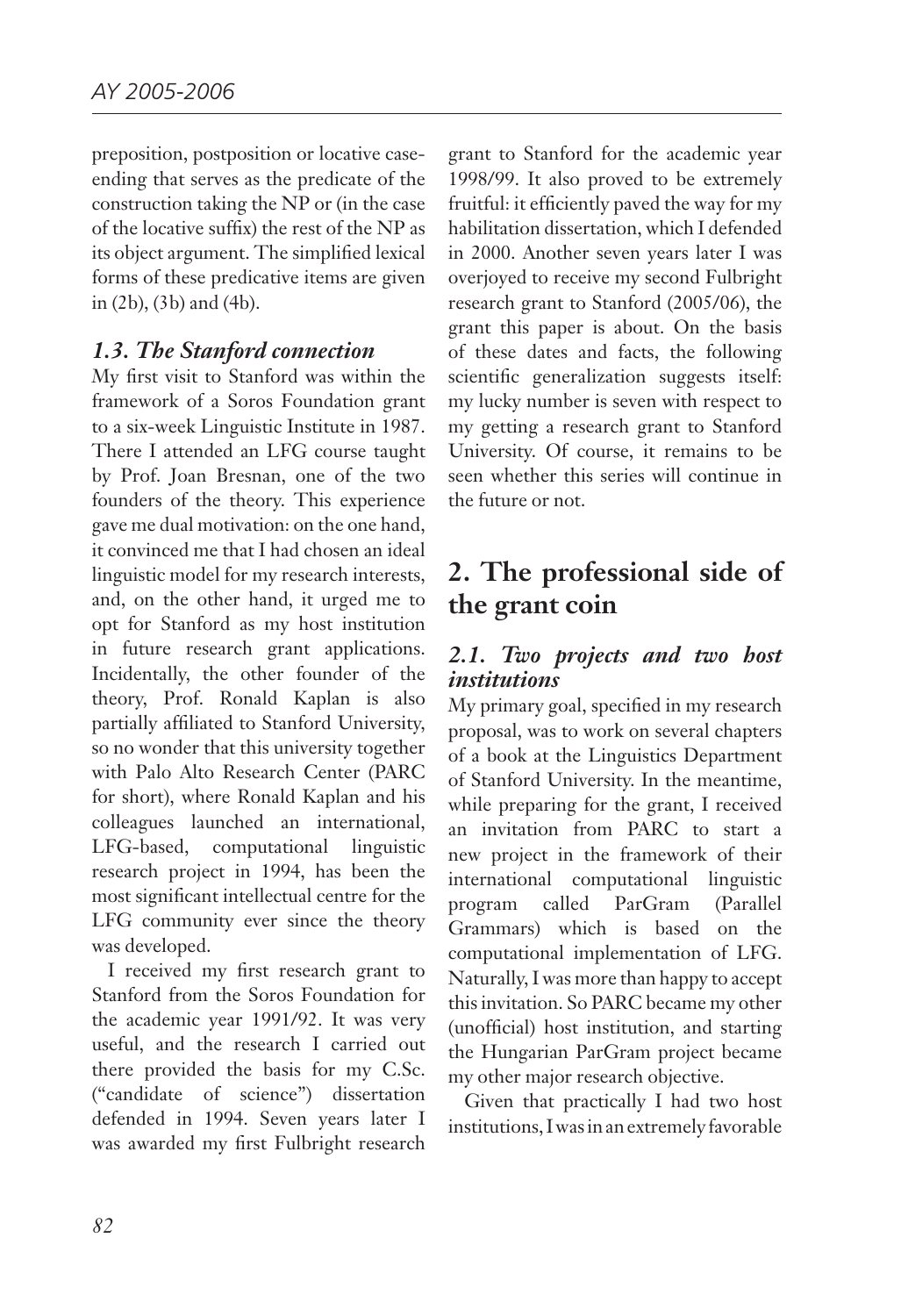position. Stanford University and PARC provided me with an outstanding combination of ideal conditions and facilities for achieving my research goals. I had an office at each, and I had a chance to benefit from the best aspects of both of them. For instance, Stanford has a fantastic library, and PARC provided me with ideal computer and (other related) facilities for my computational linguistic research project. My hosts and colleagues were exceedingly friendly and helpful, providing a special, very pleasant atmosphere for me.

#### *2.2. Professional activities, results and future plans*

At Stanford, I conducted a seminar discussion in December 2005, and I gave a public lecture on part of my research there in May 2006. At PARC, I participated in a one-week workshop in March 2006, and gave two presentations.

I wrote the first draft of three chapters for a book (about 140 pages) and the final versions of four papers (after the reviewing process) submitted for publication (two of these as a co-author). At PARC, with very efficient help from the colleagues there, I started a computational linguistic research project, which is part of the large scale international research program launched at PARC in 1994 and organized and developed by PARC ever since. Within this new project, I worked on implementing my theoretical research findings.

Professionally, I benefited from this grant enormously. In addition to what I accomplished, I carried out extensive library research, and I audited four courses taught by my colleagues at Stanford. In this way I also learnt what the most topical issues in my field are. On these grounds, I am in the process of upgrading some of my advanced course materials, especially at the graduate level at my home university. Furthermore, I plan to offer a new course based on what I learnt at PARC and also on a course taught at Stanford by Prof. Kaplan and Prof. Tracy King (who was my host at PARC).

After my return to Hungary, I organized a research group for the ParGram project. We plan to collaborate with PARC on a long-term basis. We applied for funding to OTKA (*Országos Tudományos Kutatási Alapprogramok* 'Hungarian Scientific Research Fund') and received financial support for four years, starting in July 2008.

# **3. The other side of the grant coin**

### *3.1. Enrichment activities*

I and my wife took part in most of the enrichment program activities (which included lectures, receptions, a baseball game in San Francisco, etc.). We greatly appreciated the variety and absolutely friendly atmosphere of these events in the international spirit of mutual interest and understanding. We had plenty of opportunities to meet fellow Fulbrighters and their families from a whole range of countries and to discuss all kinds of professional and topical issues with them or to simply chat with them about interesting every-day aspects of our lives.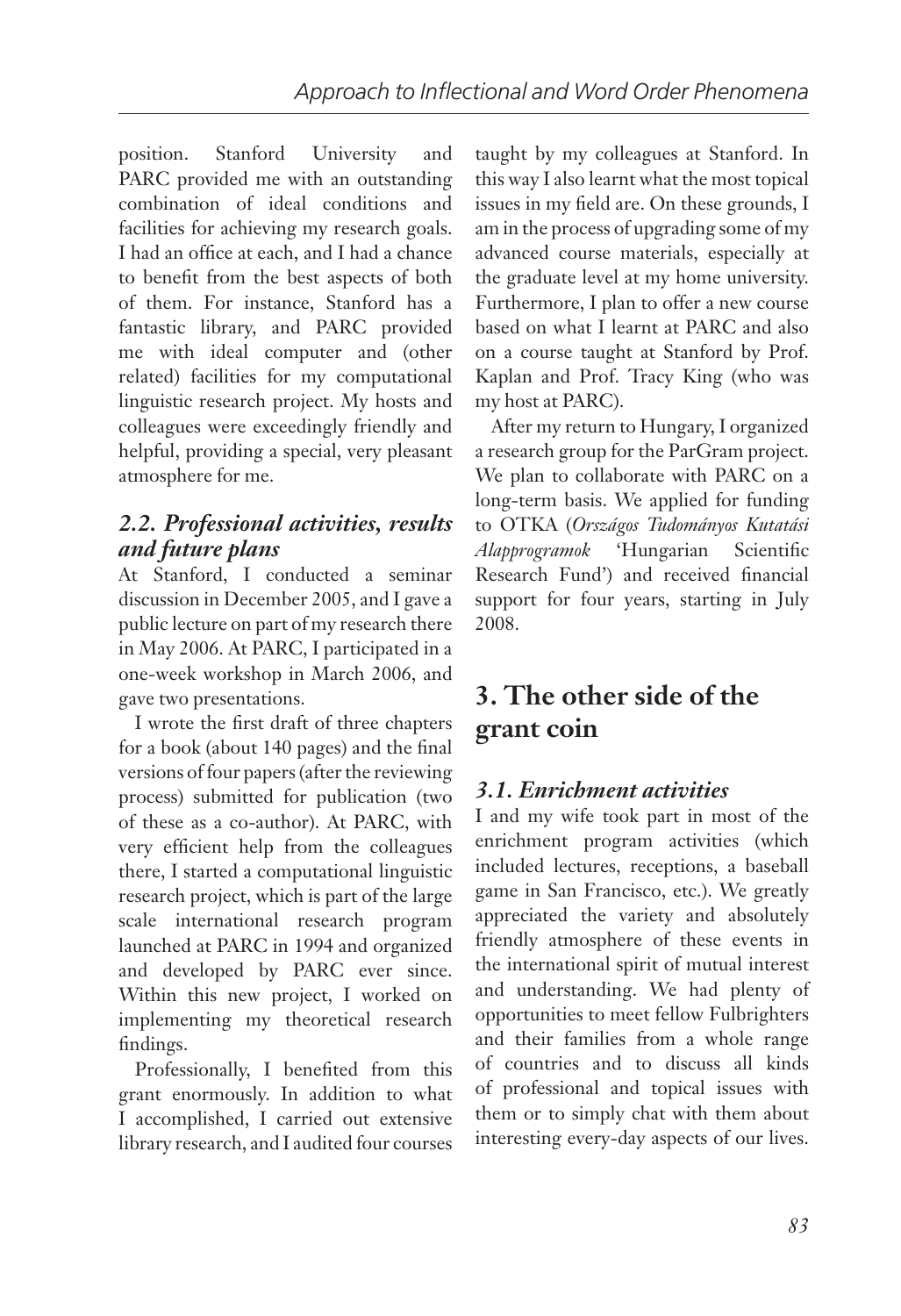We were grateful to the enrichment team for carefully planning and organizing these memorable programs. We and some of the people we met on these occasions mutually invited one another to our place for a dinner. And this immediately leads us to the next section on some social aspects of my grant.

#### *3.2. Social aspects*

Given that this was my third research grant to Stanford University, we enjoyed the social benefits of the previous two. We had quite a few friends there (colleagues at Stanford and at PARC and other people we had met accidentally and made good friends with), so finding temporary accommodation, then getting excellent and reasonable accommodation in the spirit of friendship, getting a car temporarily for the initial period, getting shopping advice etc. were invaluable benefits from my previous grant periods. We invited each other to dinners, hikes and sporting events, and this gave us several opportunities to experience and learn about each other's cuisines, discuss similarities and differences between the two countries with respect to economic, social and political matters.

Practically all our friends who we invited to dinner admired those aspects of Hungarian cuisine that my wife, Edit, presented for them. The dishes we offered (of course, not all of them on the same occasion) included (but were not limited to) *gulyásleves, töltött káposzta, töltött paprika, gombás-tejfölös csirkepörkölt, túrós csusza, pogácsa, palacsinta,* and *somlói galuska*. Here I do not translate these names into English for the following

reason. If a non-Hungarian knows these dishes, (s)he does not need translations. If a non-Hungarian is not familiar with them then I wish to appeal to their curiosity and to whet their appetite by withholding the translations.

We met new people as well who were also extremely open, friendly and helpful. Let me mention just one example of this. One of my colleagues' friends went abroad for several months (December-July). They generously let us use their car during that period (and they didn't even mind the paperwork this meant, because officially the car had to be gifted to us for insurance purposes, not to mention their unconditional trust in us, as legally the car became our property, and of course, at the end of the period we gifted it back). Needless to say, this was an enormous help, and we appreciated it greatly. From December onwards we had two cars at our disposal, which is more than simply convenient for a family of four in California.

Over the years, some of these friendly relations have grown into very close friendships: whenever the occasion arises we visit each other either in the US or in Hungary, and besides this we are in touch on a regular basis via email or Skype. I hasten to add that not infrequently the Fulbright Program has the most welcome "side-effect" of bringing Hungarian scholars and their families together. In 2005, our gain in this respect was Zita Zoltay Paprika (and her family) from Corvinus University of Budapest, who had a grant to Sacramento. We met on several official enrichment occasions, and we have been on friendly terms ever since.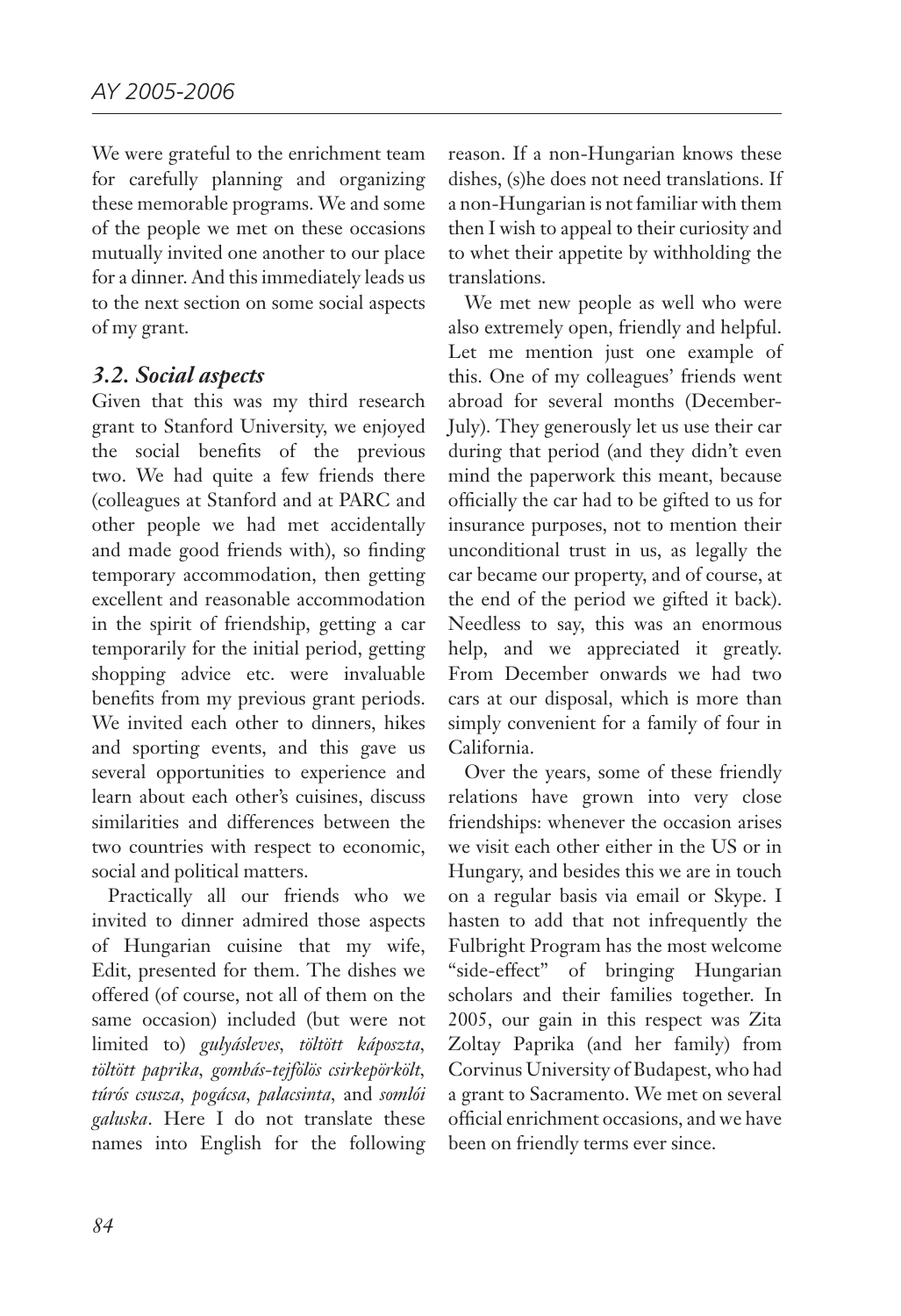#### *3.3. With 3 dependents*

Just like on my previous grant, this time, too, I was accompanied by my family: my wife, Edit, and two sons: Péter (21) and Gábor (19).

It was not easy for the boys to find suitable and affordable (community) college level education. When 7 years before we went to Stanford on my first Fulbright grant, the situation was much more favorable: the boys went to middle school, which was free of charge practically, but higher education is a different matter. Eventually the boys managed to find one year certificate programs the completion of which, we hoped, would be very useful for them after their return to Hungary and to their Hungarian university studies: Peter studied bioinformatics and Gábor majored in international business studies at Foothill College. Naturally, in the case of their tuition fees we had to rely on our own financial resources from Hungary, but we think this was a worthy investment on the one hand, and it was very important for all of us that the family should not be split up for a whole year, on the other. It is also a significant factor to consider in such a situation that if one leaves a child or two behind then their expenses for a year in Hungary are not negligible at all. The boys were very satisfied with both the format and the content of education at the college. Their only complaint was that, this being a community college, practically there was no student social life on campus.

Our investment in the case of the boys seems to be paying off already. Péter got a summer internship to the University of Nebraska - Lincoln, so he returned to Hungary two months later than we did, and he was invited back to Nebraska for the following summer as well, and he was pleased to return (and the invitation is still open). Gábor, whose major at Corvinus University of Budapest in Hungary is international studies, had a few courses he completed at Foothill College accepted at Corvinus, and in the States he acquired skills that he is making very good use of.

My wife's main task was to organize our family's every-day life, including her performing the role of our regular designated taxi-driver during the first couple of months, when we had one car and several different destinations (very often simultaneously). She also frequented the local library. In addition, the International Center on campus organized a whole variety of activities for dependents of visiting scholars (Friday morning coffees, international movies series, international cuisine, various trips and courses), and my wife really enjoyed these occasions and she benefited from them greatly. She also made her own contribution: she gave a presentation on Hungary and she also organized a Hungarian cuisine event, that is, she taught her fellow dependents how to cook two popular Hungarian dishes.

#### *3.4. Trips*

In addition to short week-end trips in the Bay Area, during the winter and the spring breaks I and my family had a chance to travel around a bit (the Monterey area, Sacramento, Lake Tahoe). All of these trips were very memorable. However, the highlight was Hawaii. We found a very reasonably priced package tour offer.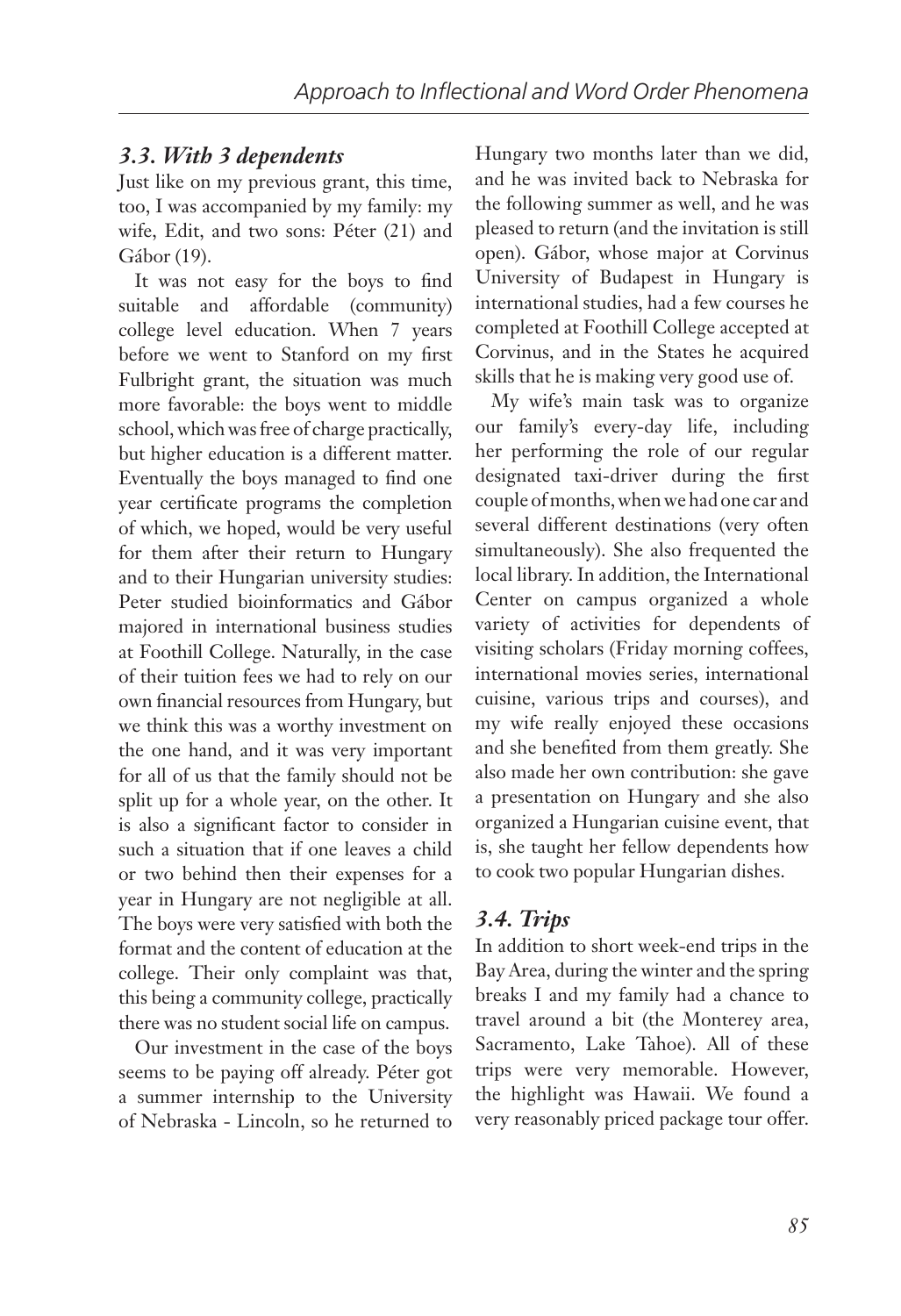This was a once-in-a-lifetime chance and experience for all of us. Exceedingly pleasant and exotic. Below are some photos we took on these trips.

# **4. Concluding remarks and acknowledgements**

On the basis of my impressions during two Fulbright grants I can safely make the following generalization. The Fulbright name is very prestigious: it is widely recognized and highly appreciated. It is an honor to belong to this community.

I consider the Fulbright Program a gold(en) coin. (A little pun: launching this program was a fully bright idea.) It has a solid academic-professional side, and it also has a massive social-cultural side. Both are exceedingly and equally important, and the merit of the program is that it ideally combines these two vitally indispensable aspects of international collaboration and mutual understanding.

I also had a chance to advertise the program in my modest way. At Stanford, in October 2005 I was interviewed by Hungarian Television for a three-episode program entitled *Amerikába mentek* ('They Went to America'). This gave me a chance to talk about my research at Stanford and about the Fulbright Program, and to encourage Hungarian colleagues and students to apply for grants.

In sum, the research grant I received for 2005/06 was a great success for me professionally, socially and culturally. My family members also benefited from it tremendously. For our two sons, the most important gain was their pleasant and professionally rewarding encounter with and immersion in American higher education at the college level. My wife had ample opportunity to familiarize herself with various aspects of American life (through organized programs, TV, books and newspapers).

We are ever so grateful for this



Seventeen-mile drive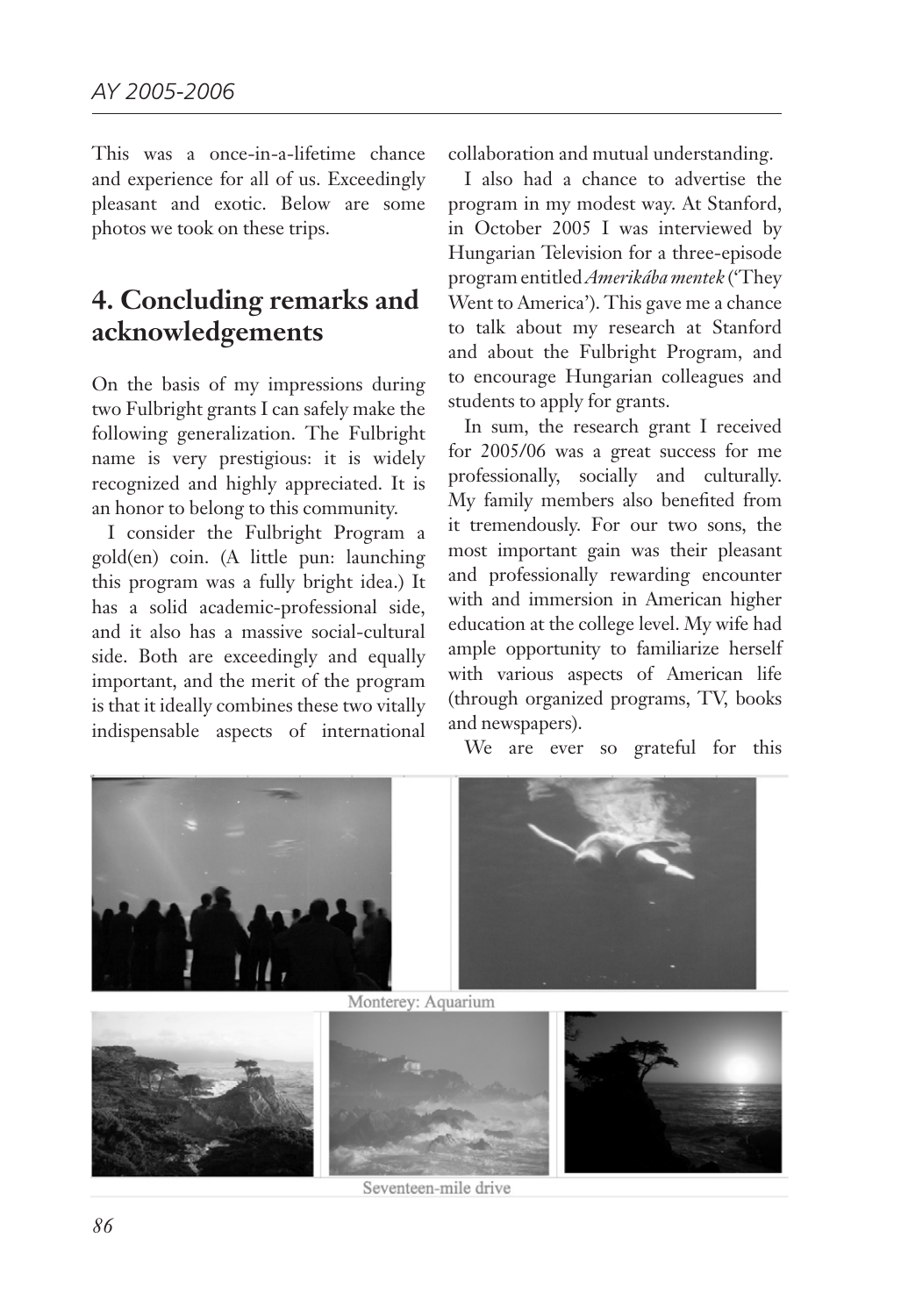fantastic Fulbright experience! Many thanks to the Fulbright Program for the framework and the grant, to my hosts and host institutions for their remarkable hospitality, to the Hungarian-American Fulbright Commission for their extremely efficient assistance, and to the Fulbright enrichment team in San Francisco for enthusiastically organizing a variety of high quality programs.

# *Appendix: Some advice for prospective grantees from my*

#### *perspective*

Below is a list of tips based on my experiences primarily for those Hungarian colleagues who are considering applying for a Fulbright grant (in practically any category), but several of these points may be of interest to an ordinary reader as well,

given that they highlight some additional (mainly practical) aspects of my grant life that I did not discuss above.

- 1. It's very useful if you can find a host institution for yourself and you can include it in your application in general and in your research proposal in particular. You may need to work on this several months prior to your application.
- 2. Arranging accommodation before departing from Hungary via the internet is possible, reliable and hassle-free. But it also makes a lot of sense to stay at a cheap motel for a couple of nights (or with a friend or colleague, if possible) and look around for accommodation then. I did both (on different occasions) and both worked out.
- 3. Unless there are other preferences



Sacramento: the Capitol



Santa Cruz: a haven and heaven for seals